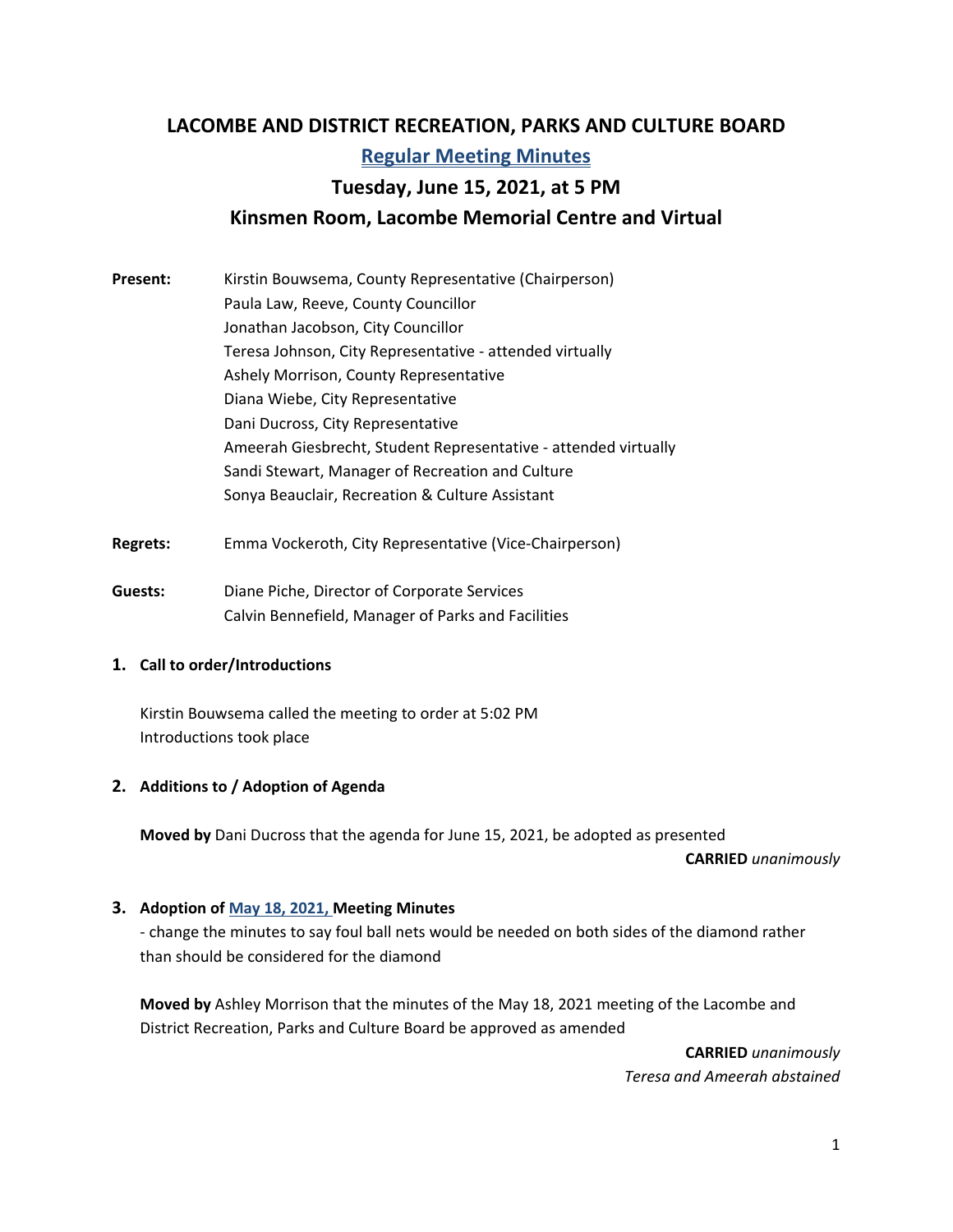## **4. Presentations/Correspondence**

**4.0** Dogs on the sports field, Responsible Animal Ownership Bylaw

- ‐ Looking for feedback on the proposed change to the bylaw prohibiting dogs on sports fields.
- The City receives many complaints about poop on the fields. This would allow Bylaw Officers to enforce from further away as dogs would be prohibited on the field rather than bylaw having to try to determine if the dog is off‐leash or if they did poop and the owner did not pick it up.
- ‐ A board member asked if dogs are allowed off‐leash in the areas around the sports fields. Under the current bylaw, they are not allowed off‐leash anywhere other than the off‐leash parks. In addition, dog owners are always supposed to pick up their dogs' poop.
- Bylaw tries to start with educating violators before ticketing, would ticket repeat offenders.
- Bylaw does not have jurisdiction over the school sports fields, so this would only apply to Cityowned sports fields. A school could call if there is an at‐large dog on their property. The Christian School on 58<sup>th</sup> street has signs saying no dogs; there have been no complaints about this location.

**Moved By** Paula Law that the Lacombe & District Recreation, Parks, and Culture Board supports adding Section 5.20, "The Owner of an animal shall ensure that such animal shall not enter a Sports Field area." to the Responsible Animal Ownership Bylaw Amendment 469.1.

**CARRIED** 

*One opposed* 

#### **5. Ongoing Business**

## **5.0 Facility Rental Assistance Grant (\$8,430)**

## **5.0.1 Yellow Door Dance Company – Recital (\$314)** concern

- Sandi reviewed the application with the Board.
- Board would have liked to see registration fees and if there was anything accounted for the Year‐End Recital.
- ‐ Noted that the group was not willing to take on a community project in exchange for the rental grant

**Moved by** Teresa Johnson that the Board approve the request from Yellow Door Dance Company in the amount of \$157 for their recital

**CARRIED** 

*Two opposed* 

#### **6. New Business**

#### **6.0 2021 Rates and Fees**

‐ Sandi reminded the Board what was discussed at the last meeting. The Board wasn't looking for a comparison and was ok looking at no increase for 2022.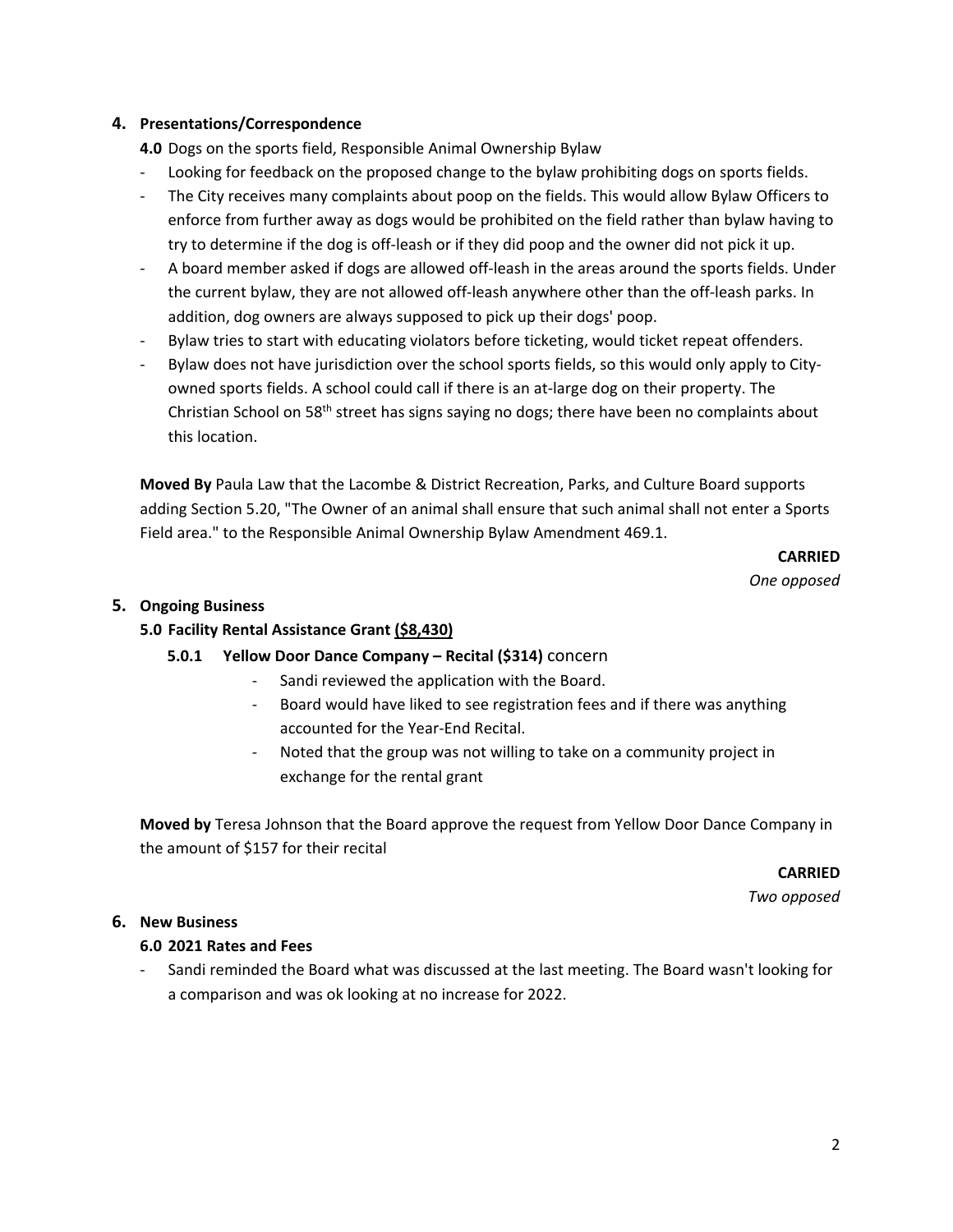#### **6.0.1 Arena, Ball Diamonds, Soccer Pitches, Campground**

- ‐ Sandi reviewed the memo, and Administration recommends no increases for the 2022/2023 season. Sandi noted that the Arena rates will be going up 2% on September 1, 2021, as they were set last year and take effect for the 2021‐2022 season.
- User groups have requested that the rates stay the same for the 2022-2023 season. Noted that a 2% increase for minor hockey adds up quickly as they use so many hours.
- Some minor sports groups have extended the season, and others are gearing up for a regular‐season for 2021.
- The hockey season is long, and there are many expenses associated with running the ice plant. A board member expressed concern about the cost of gas going up and how that would affect the cost of the facility. If we fall behind in cost, then later, there will have to be a more significant jump to catch up. Could do a gradual increase in the future, do 3% for two years to catch up. The goodwill gesture of not increasing rates for one year will be forgotten when we have to increase more later.
- ‐ The taxpayers already heavily subsidize the rates. Sports keep kids entertained and out of trouble, so it benefits the whole community.
- ‐ There were some layoffs during COVID that helped reduce costs and recover the loss of revenue.

**Moved by** Diana Wiebe THAT the Lacombe & District Recreation, Parks & Culture Board recommend to Council that the 2022 Arena, Ball Diamond, Soccer Pitches and Campground rates stay the same as 2021

> **CARRIED**  *Two opposed*

#### **6.0.2 KAC**

- ‐ Sandi reviewed the memo with the Board.
- The big hikes are due to the material cost for the course and combining some courses.

#### *Jonathan left the meeting at 6:24 PM*

**Moved By** Dani Ducross THAT the Lacombe & District Recreation, Parks & Culture Board recommends to Council that the Kinsmen Aquatic Centre rates be adjusted as shown in the KAC Rate Review Comparison Charts effective January 2022.

#### **CARRIED**

*Jonathan returned to the meeting at 6:25 PM* 

#### **6.0.3 LMC**

‐ Sandi reviewed the memo with the Board and reminded them about the changes to the 2020 rate structure and that some of the rates had gone up 10%. These changes were to try and stimulate more use of the facility. Due to COVID, the LMC still has not seen how the new rates are performing and being received.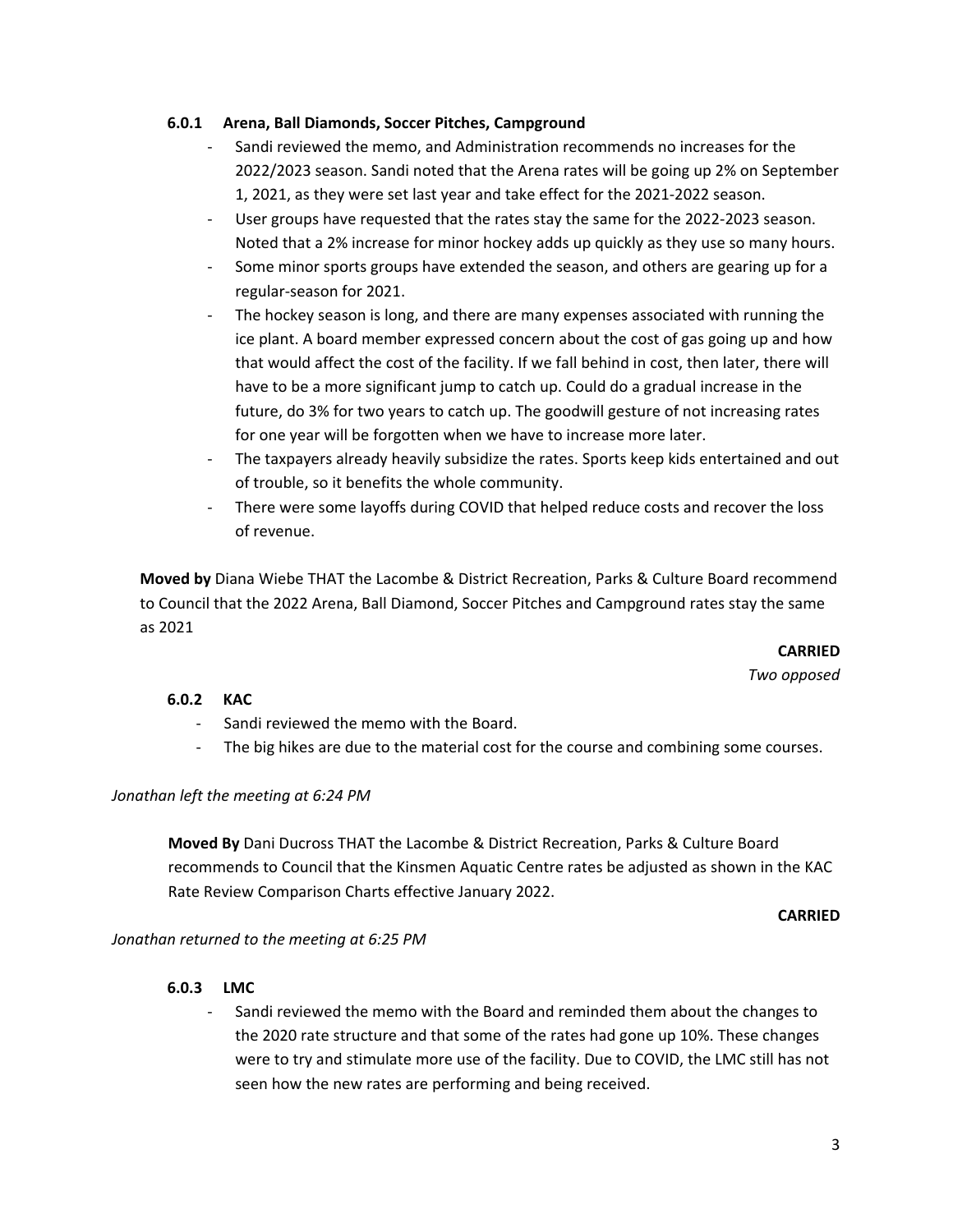#### *Jonathan left the meeting at 6:26 PM*

- In 2021 we have additional FRAG funding to help reduce the burden to groups using the facility, but we do not know if there will be extra money in 2022.
- Sandi explained that in the past, money had been moved from one account to the facility that was being used depending on the event. I.e. City using the LMC for their meeting, money was transferred from that department's account to the LMC revenue account.

## *Jonathan returned to the meeting at 6:27 PM*

**Moved by** Diana Wiebe that the Lacombe & District Recreation, Parks & Culture Board recommends to Council that the 2022 LMC rates remain the same as 2021

**CARRIED** *unanimously* 

# **7. Information**

## **7.0 Recreation Service Monthly Report**

- ‐ Sandi shared some highlights from the report
- ‐ Bylaw 253.3 that would allow drinking in certain parks did not pass.
- ‐ Kew Gardens playground replacement was approved by Council as recommended by the Board.
- ‐ Deb, the Director of Community Services, has resigned. Recruitment will begin shortly for a new director.

#### 7.1 **Kinsmen Aquatic Centre Stats**

- ‐ The pool has been closed since May 9 due to COVID
- ‐ Sandi noted what programs have been able to run

**Moved by** Dani Ducross that the Board accept the reports as information

#### **CARRIED** *unanimously*

#### 7.2 **ARPA Conference**

‐ Sandi let the Board know that the Alberta Recreation and Parks Association conference is October 28 to 30 at Chateau Lake Louise and virtually Nov 2‐4. If anyone is interested in attending, they should let Sandi know.

#### 7.3 **Student Rep and Board Member Terms**

- ‐ Ameerah is graduating; recruitment will start for a new student rep.
- ‐ Dani and Ashely's terms are ending December 31, 2021. Dani will stay on for another term.
- ‐ City Bucks is coming out, and the Board can expect to see an email soon about it.